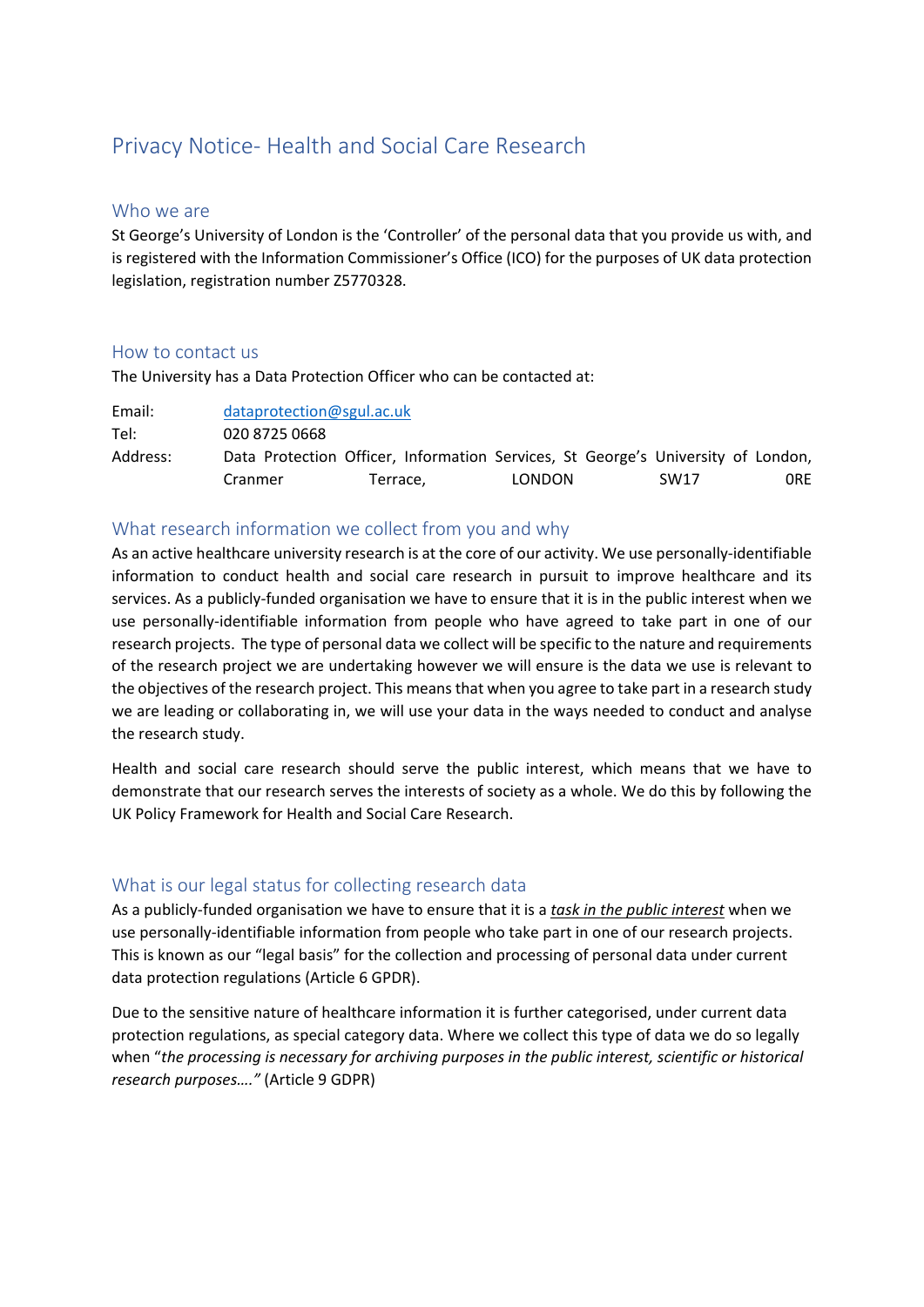# How do we keep your data safe

We must ensure there are safeguards in place when we use your personal and or sensitive date in our research projects. These include:

- Policies and procedures advising our researchers and staff on how to design studies and how to collect and manage your data appropriately
- Training to ensure our researchers and staff understand the importance of data protection and integrity
- Ensuring we have effective, safe and secure physical locations to store and archive research data
- Ensuring all research undertaken is appropriately scrutinised by an ethics and or regulatory body in accordance with the [UK Policy Framework for Health and Social Care Research.](https://www.hra.nhs.uk/planning-and-improving-research/policies-standards-legislation/uk-policy-framework-health-social-care-research/)
- Ensuring we have contractual arrangements in place with any 3<sup>rd</sup> party organisations (within or outside the EU) responsible for managing and or processing research data

## Who we share your information with

When you agree to take part in a research study, the information about your health and care may be provided to researchers running research studies in this organisation and in other organisations. These organisations may be universities, hospitals or companies involved in health and care research in this country or abroad. We collaborate closely with a number of partners, including St Georges University Hospitals NHS Foundation Trust, and often share research information when required. Your information will only be used by organisations and researchers to conduct research in accordance with the [UK Policy Framework for Health and Social Care Research.](https://www.hra.nhs.uk/planning-and-improving-research/policies-standards-legislation/uk-policy-framework-health-social-care-research/)

When we share information we will take every step to ensure your data is protected by either deidentifying/de-linking it to you and or by ensuring our data "processors" (3rd parties) are contractually responsible for maintaining confidentiality and data integrity.

Where we publish the results of any research it will contain no identifiable information.

### How long we keep your information for

Research data will be kept for as long as it is required, to meet the objectives of the research project, and / or to meet the legal and/or ethical requirements under vigorous regulations governing clinical research. The retention schedule for each study may be different and this will be outlined to you within the participant information sheet.

It is important for us to retain research data so that we are able to refer back to it to ensure the integrity of the project, and safety of the participants, is maintained.

### What your rights are

Under current data protection regulations you do have certain rights to manage your data as you see fit. However for the purpose of research your rights to access, change, move and or delete/erase your information are limited. This is because we need to manage the data in specific ways to ensure the research we conduct is reliable and accurate, and that we are accountable to the funding provided to the organisation to undertake the research. If you withdraw your consent to participate in a research